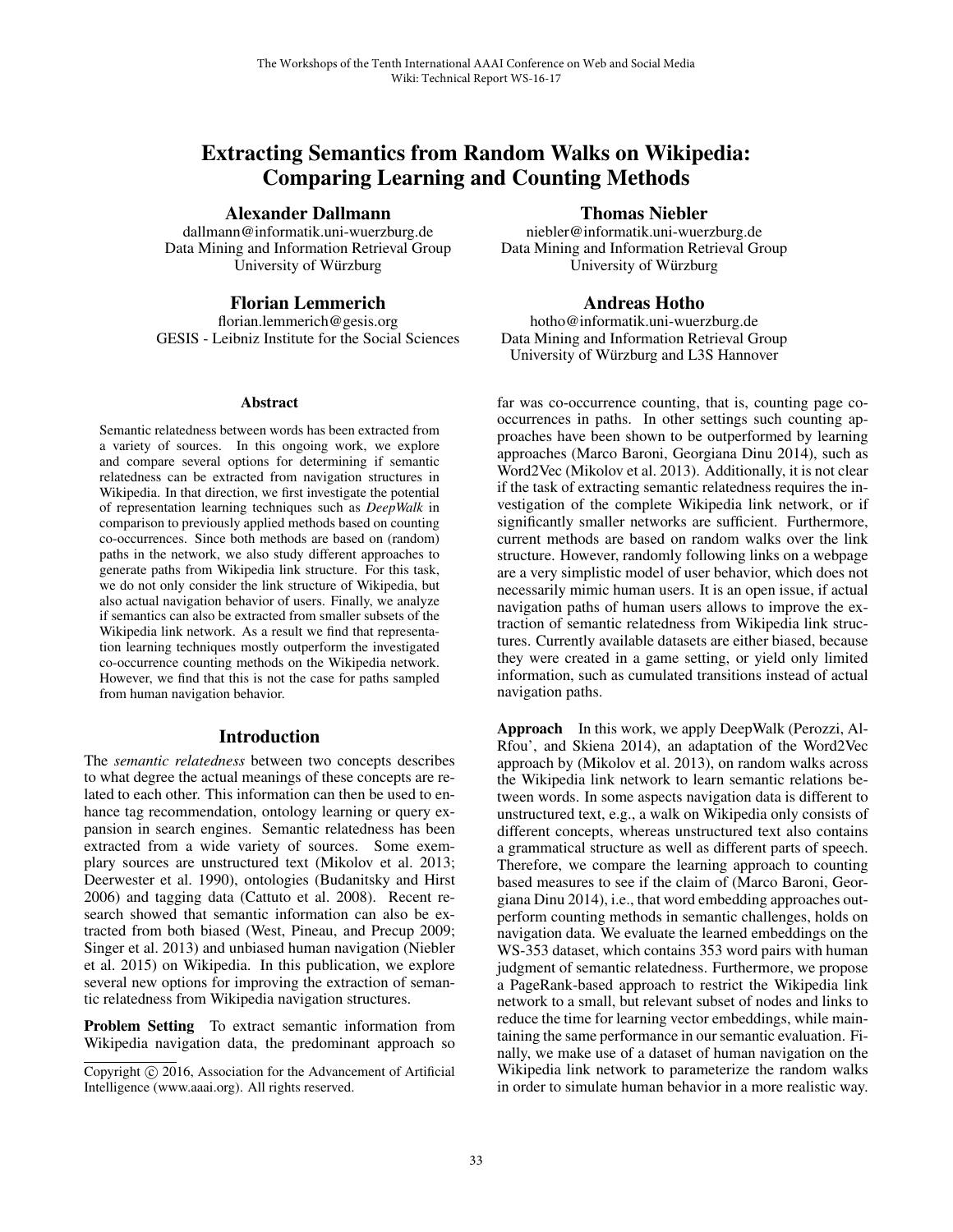#### Contributions Our contributions are threefold.

- 1. We compare the performance of concept embeddings and co-occurrence counting on random walks generated on the full Wikipedia link network and find that concept embeddings mostly outperform counting methods in this setting.
- 2. We implement a scheme to reduce the network size to the *k* percent most relevant nodes by selecting only the highest ranked nodes according to Pagerank (Brin and Page 1998). We show that the performance of concept embeddings improves on reduced networks due to the reduction in noise.
- 3. We investigate how incorporating human navigation impacts both algorithms by generating random walks from both the weighted and unweighted network derived from the Clickstream dataset and find that in this case coocurrence counting outperforms concept embeddings.

Structure This paper is structured as follows: We first cover related work. After that we give a description and statistics of the datasets used in this paper. In the next section we provide an outline of the methods we use. Then, we describe our experimental setup and show the achieved results. This is followed by a discussion of the findings and a conclusion of this work as well as a collection of ideas for future research.

# Related Work

This section covers related work to both deep neural embeddings of graph nodes in vectors as well as semantic relatedness based on the Wikipedia link structure.

# Semantic Relatedness on Wikipedia

One of the most well-known works concerning semantic relatedness on Wikipedia was done by (Gabrilovich and Markovitch 2007), where they propose the ESA measure, which calculates semantic relatedness between Wikipedia concepts based on TF-IDF vectors and correlate their resulting relatedness ranking to the WS-353 dataset. However, this method is only based on the article texts and not on any kind of navigation. The potential of Wikipedia's category taxonomy for calculating semantic relatedness is shown by (Strube and Ponzetto 2006) and compared with several baseline approaches using WordNet. They show that methods using the category structure of Wikipedia outperform Google count based methods and a WordNet baseline. However, they obtain the best result using Wikipedia, Google and WordNet in combination. Omitting the Wikipedia categorytaxonomy, (Milne and Witten 2008) make use of the static Wikipedia hyperlink structure in order to calculate semantic relatedness, introducing the Wikipedia Link-based Measure. This measure is a combination of a TF-IDF based measure and the Google distance measure, and evaluate a combination of both measures on article-link sets obtained from Wikipedia in comparison to the two methods mentioned above.

(West, Pineau, and Precup 2009) and (Singer et al. 2013) calculated semantic similarities on game navigation from

two navigation games on Wikipedia, namely Wikispeedia<sup>1</sup> and the WikiGame2. The first uses a probabilistic relatedness measure, which yields results, iff two pages cooccurred in the same path. The second makes use of a sliding window to count co-occurring concepts and this way create a vector representation for each Wikipedia page, so pages can be compared even if they didn't co-occur in a common path. (Niebler et al. 2015) extended the method from (Singer et al. 2013) to unrestrained navigation on Wikipedia. They analysed a real-life dataset with accumulated user navigation on Wikipedia and showed that taking only the binary usage of links (used/not used) into account yielded better results than counting how often a transition has been used, when evaluated for semantic relatedness.

# Representation Learning

(Mikolov et al. 2013) presented the Word2Vec approach to calculate continuous word embeddings from raw text. Words are thus associated with points in a feature space, where the spatial distance between these points describes the relation between those words. As an alternative to this approach, the GloVe model does not only focus on local windows, but also takes statistics of the whole corpus into account (Pennington, Socher, and Manning 2014). Based on Word2Vec, Perozzi et al. (Perozzi, Al-Rfou', and Skiena 2014) proposed *DeepWalk*. This method applies Word2Vec on random walks in social networks to learn social representations of entities. In this work, we transfer this technique to learn a vector representation of a Wikipedia article with respect to its position in the Wikipedia network. These vectors can then be used to compute semantic relatedness between articles. (Tang et al. 2015) proposed the LINE algorithm, which addresses the problem of embedding very large information networks with up to millions of nodes into low-dimensional network spaces. LINE also preserves both the local and global properties of the graph, i.e., first-order node proximities (edges) as well as second-order proximities, which are represented by the shared neighborhoods. They perform several experiments on large real-world datasets and outperform DeepWalk as well as SkipGram, while also using less training time. A related approach to our work was presented by (Zhao, Liu, and Sun 2015). They apply DeepWalk on the Chinese Wikipedia and evaluate their findings on a smaller Chinese variant of WS-353. However, there are several key differences to our approach: First, they consider a network not only consisting of Wikipedia pages, but also of Wikipedia categories and even words from the articles. They do not give any configuration parameters and report a Spearman correlation value of about 0.44. Finally, (Marco Baroni, Georgiana Dinu 2014) investigated several relatedness measures for words and showed that prediction models such as Word2Vec and GloVe outperform counting models on word relatedness tasks by a significant margin, when evaluated on WS-353. Still, their experiments have been conducted on unstructured text, in contrast to random walks on Wikipedia.

<sup>1</sup> http://www.wikispeedia.net

<sup>2</sup> http://www.thewikigame.com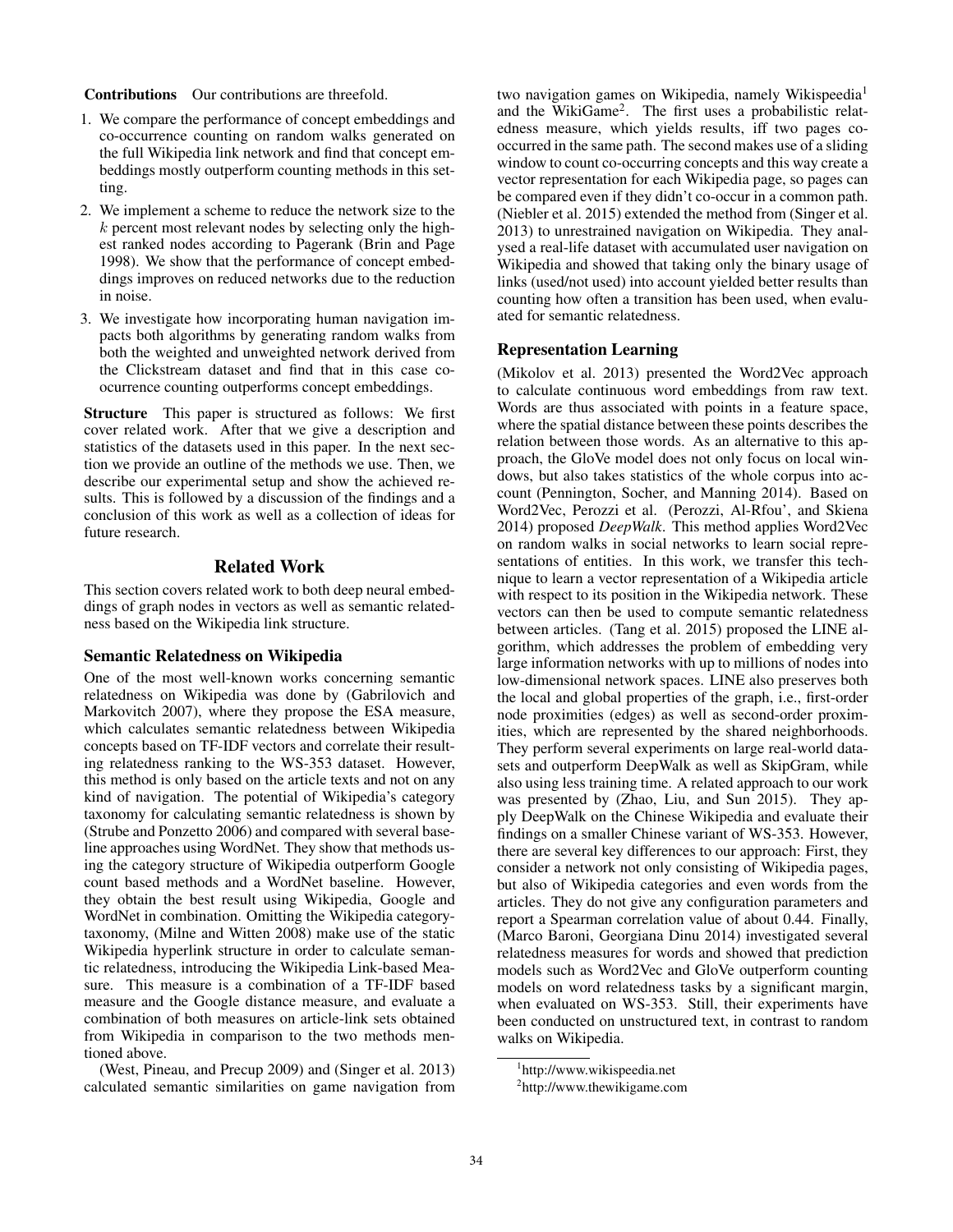# **Datasets**

In this section we shortly describe the employed datasets, i.e., the link structure of Wikipedia articles, the Clickstream dataset of real user transitions in Wikipedia, and the WordSimilarity-353 dataset for evaluating semantic relatedness.

# Wikipedia Link Network

We downloaded the Wikipedia link network dump from February  $2015<sup>3</sup>$ . We use this dataset to generate random walks across the whole of Wikipedia as well as some subsets of the link network. The subsets are created by taking the top-*k* ranked nodes and their edges according to Pagerank. All random walks generated from these networks strictly represent the network structure and are unbiased by any actual navigation. Table 4 displays basic statistics for this network and the corresponding subsets.

#### Clickstream

To represent human navigation behavior, we use a dataset generated from the Wikipedia webserver logs in February 2015 (Wulczyn and Taraborelli 2015). This dataset contains an accumulation of transitions with their respective occurrence counts, i.e., how many users used a particular transition between two Wikipedia pages in the whole month. Transitions with less than 10 occurrences have been removed. For more details on the applied pre-processing, we refer to the website of the dataset. For this paper, we only used the transitions with both source and target pages inside the main namespace of Wikipedia. From these transitions, we build a link network, both in a weighted (edges with transition counts) and unweighted variant (edges without transition counts). For some basic statistics for this network, we refer again to Table 4.

# Evaluation Dataset

WordSimilarity-353 (WS-353) (Finkelstein et al. 2001) consists of 353 pairs of English words and names, each with a relatedness value between 0.0 (no relation) and 10.0 (identical meaning). These relatedness values have been generated by 16 raters, denoting the assumed common sense semantic relatedness between two words. Finally, the total rating per pair was calculated as the mean of each of the 16 users' ratings. This way, WS-353 provides a valuable evaluation base for comparing our concept relatedness scores to an established human generated and validated collection of word pairs. In this work, we use a mapping of words to pages, which has also been used in (Singer et al. 2013) and (Niebler et al. 2015). The dataset is freely available for download<sup>4</sup>. The mapping of words to Wikipedia pages can also be downloaded $5$ .

# **Methods**

In the following section all steps of the applied methodology are presented in detail. For all experiments a directed graph is constructed from the datasets described in the last section. A number of random walks are then performed on each graph and used to i) learn concept embeddings by applying the Word2Vec approach and ii) to construct a vector representation by means of co-occurrence counting. The vectors are then used to compute semantic relatedness scores for word pairs and the results are evaluated against the WS-353 dataset.

# Random Walk Generation

Following the intuition of Perozzi, Al-Rfou', and Skiena that a path sampled from a graph can be interpreted as a natural language sentence and each node in a path is identified as a word, paths are sampled from the constructed graphs. In order to capture information about every node, a fixed number *c* of random walks is executed for every node in the graph. To restrict the generated paths to a maximum length of *lmax* the random walk is stopped when the path length reaches *lmax*. With the exception of the *weighted* graph constructed from the Clickstream dataset, the next edge to follow is chosen uniformly random from the outgoing edges of the current node. In the case of the *weighted* graph the edges are chosen with a probability proportional to the weight of the outgoing edges. Since the investigated graphs are directed it is worth pointing out that only nodes with an out-degree  $deg_{out} > 0$  are used to start random walks, effectively eliminating the possibility of paths with a length of  $l = 0$ .

# Baseline Approach

In (Singer et al. 2013) and (Niebler et al. 2015), two cooccurrence counting approaches to determine semantic relatedness from navigational paths on Wikipedia have been proposed. Both approaches are based on counting cooccurrences of concepts in a window of size *w* on paths from WikiGame, resulting in co-occurrence vectors for each concept. Here, a window of size  $w = 3$  includes the current node and the two successive nodes. These vectors are compared pairwise using the cosine similarity measure, giving a semantic relatedness value of the corresponding concept pair. In (Niebler et al. 2015), this approach has been modified to only consider whether or not two words co-occur instead of the actual number of co-occurrences. This increased evaluation performance on transition datasets, i.e., a window size *w* of 2.

# Model Learning

(Mikolov et al. 2013) presented the Word2Vec approach, which learns low-dimensional word embeddings from a corpus of unstructured text. Such a word embedding is represented by a low-dimensional vector and is learned by training a neural network to guess the correct context in which the words occurr. Technically, Word2Vec uses the Skip-Gram approach, which maximizes the average log probability of all context words with the current word in a sentence. The context is defined by a window of size *w*, which

<sup>3</sup> https://archive.org/details/enwiki-20150205

<sup>4</sup> http://www.cs.technion.ac.il/∼gabr/resources/data/ wordsim353/wordsim353.html

<sup>5</sup> http://www.thomas-niebler.de/wordpress/?p=88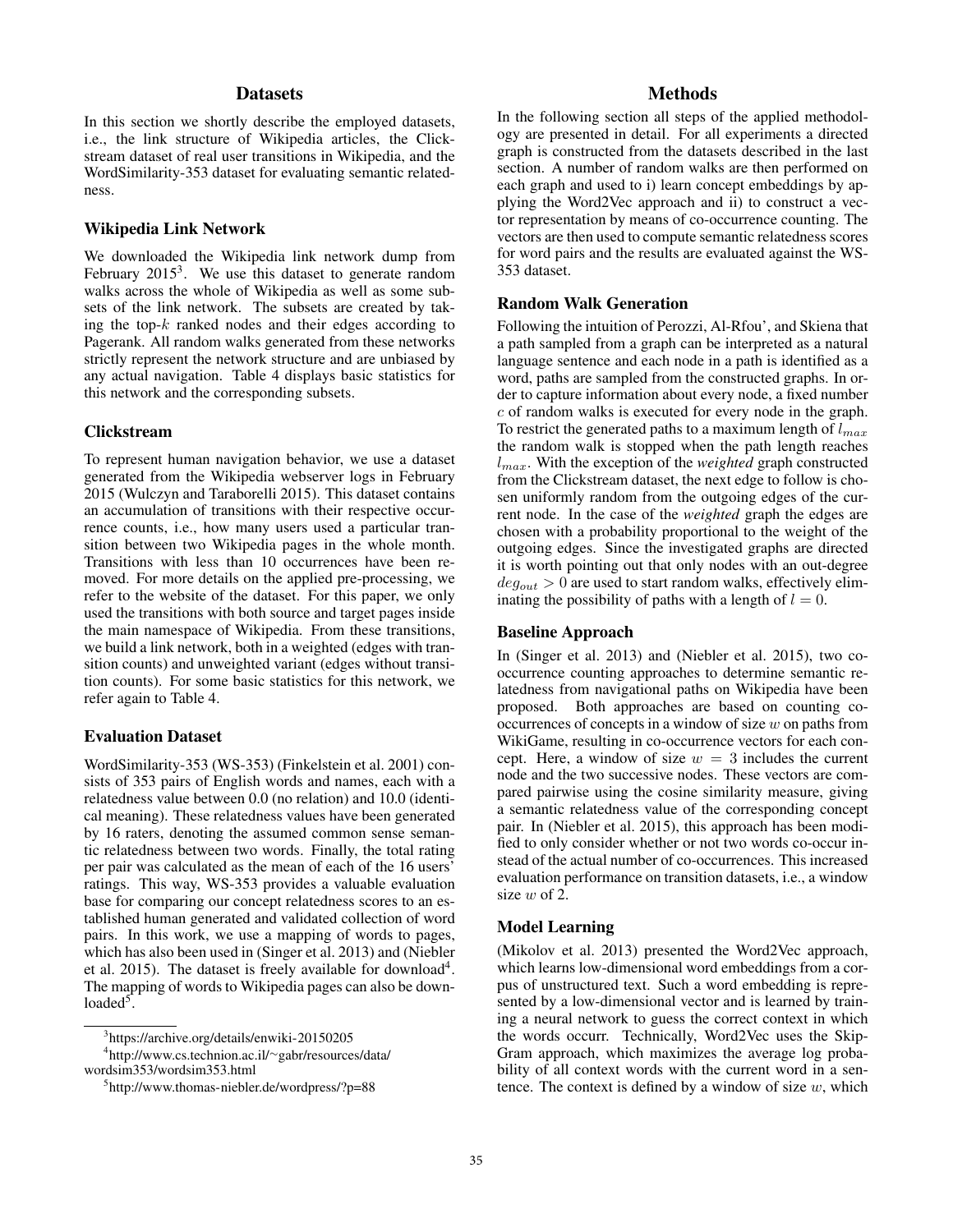includes  $w$  words after and before the current word.<sup>6</sup> The probability itself is defined by a softmax function. Using a relatedness measure, e.g., the cosine measure, semantic relatedness between two words can be computed from these vectors. Word2Vec can be adapted to graphs by identifying words with vertices and paths along the edges as sentences (Perozzi, Al-Rfou', and Skiena 2014). In this setting the neural network learns vectors that express the relation between nodes from the graph structure.

#### Evaluation

To evaluate our results, we correlate the calculated relatedness values with those in our evaluation dataset. This evaluation method has been used often throughout literature, cf. (Budanitsky and Hirst 2006; Gabrilovich and Markovitch 2007; Milne and Witten 2008; Singer et al. 2013; Niebler et al. 2015). We first determine the overlap of word pairs from the evaluation dataset with the experiment dataset, for which we can calculate a relatedness value. This way, we get two rankings on a subset of evaluation pairs: one with humanassigned relatedness scores and the other with our cosine relatedness values. Since an absolute relatedness value is somewhat abstract and may be interpreted differently even by humans, we use the Spearman correlation coefficent  $\rho$  to calculate the relationship between those rankings, because this coefficient only considers the relative placement of pairs in a ranking. A high absolute correlation value near 1 means almost perfect correlation, i.e., that the extracted semantic fits well to human intuition whereas a correlation value near 0 means no correlation. If we cannot find a specific word from the evaluation dataset in our experiment datasets, e.g., because it has not been used, we leave out that word pair, since we cannot calculate a relatedness value for it. For evaluation results from a concept embedding model, we denote the corresponding correlation coefficient with  $\rho_{\text{concent}}$ , while results from a co-occurrence counting approach are described by ρ*coocc*. For the binary evaluation described in (Niebler et al. 2015), we denote the Spearman correlation coefficient as ρ*binary*.

# Experiments

We present the results of the different experiments in this section. First a short motivation and description for each experiment is given. This is followed by the achieved results.

#### Experimental Setup

In this part we will provide the settings for all parameters and give justifications for our choices. For learning concept embeddings we use the original tool provided by (Mikolov et al.  $2013$ )  $<sup>7</sup>$  and train it on the generated random walks.</sup> We set the down-sampling threshold to 1*e*−<sup>4</sup> and the model is trained using the CBOW model and Hierarchical Softmax instead of Skip-Gram because of better computational efficiency. For the random walk generation the length of a random walk is fixed to  $l = 20$  transitions, e.g. a walk contains

Table 1: Spearman correlations achieved with concept embeddings and both baselines by varying the number of walks started on each node in the network. For concept embeddings the vector size was set to  $|v| = 128$ . The window size was set to  $w = 3$ .

| walks/node | $\rho_{concept}$ | $\rho_{cooc}$ | $\rho_{binary}$ |
|------------|------------------|---------------|-----------------|
| 1          | 0.676            | 0.668         | 0.645           |
| 5          | 0.696            | 0.676         | 0.594           |
| 10         | 0.698            | 0.680         | 0.582           |
| 15         | 0.696            | 0.681         | 0.578           |
| 20         | 0.706            | 0.682         | 0.573           |
| 25         | 0.694            | 0.681         | 0.573           |
| 30         | 0.705            | 0.681         | 0.569           |

a maximum of 21 nodes. During a random walk it is possible to reach a node with no neighbours. If that happens, the path cannot be extended anymore, but is still kept in the set of generated paths. In order to obtain comparable results, we restrict ourselves to a subset of 276 word pairs from the WS-353 dataset found in all experiment datasets. Another issue is presented by the different notions of a "window" in both the counting method and the concept embedding approach. For a given path  $p := (p_1, \ldots, p_n)$  and window size  $w = 2$ , the concept embedding model considers all nodes in the window  $(p_{i-2}, p_{i-1}, p_i, p_{i+1}, p_{i+2})$ , whereas the counting method indirectly only takes the window  $(p_{i-1}, p_i, p_{i+1})$ into account. Because of this, a window size of *w* in the concept embedding model means a window size  $w + 1$  in the counting approch. It is worthwhile to note that training a model several times on the same dataset can yield slightly different results, since the concept embedding model uses stochastic gradient descent to speed up training time, which is non-deterministic. A similar problem arises with the generation of random walks: Since the choice of the successing node is *random*, two supposedly similar datasets are not guaranteed to also yield identical evaluation performance.

### Comparison on the Wikipedia Link Network

Influence of Number of Walks The first experiment concerns the number of walks started from each node to accumulate enough information to learn meaningful concept embeddings. We fix the vector size to  $|v| = 128$  and the window size to  $w = 3$  and increase the number of walks  $c$ for each node. Table 1 shows that concept embeddings and co-occurrence counting give largely the same performance for increasing number of walks. The binary co-occurrence counting instead gives worse performance with increasing *c*. With the exception of  $c = 1$  no apparent dependency between the number of walks and the model performance can be observed. Therefore we decided to set the number of walks  $c = 10$  for all further experiments. We also calculated a confidence interval using the bootstrapping method on the spearman correlation values of twenty different random walk datasets with  $c = 10$ . This yielded a mean correlation of 0*.*699 with a 95% confidence interval of [0*.*696 *,* 0*.*703].

<sup>6</sup> Note that this includes different nodes than the window of the counting approach in the earlier section.

<sup>7</sup> https://code.google.com/archive/p/word2vec/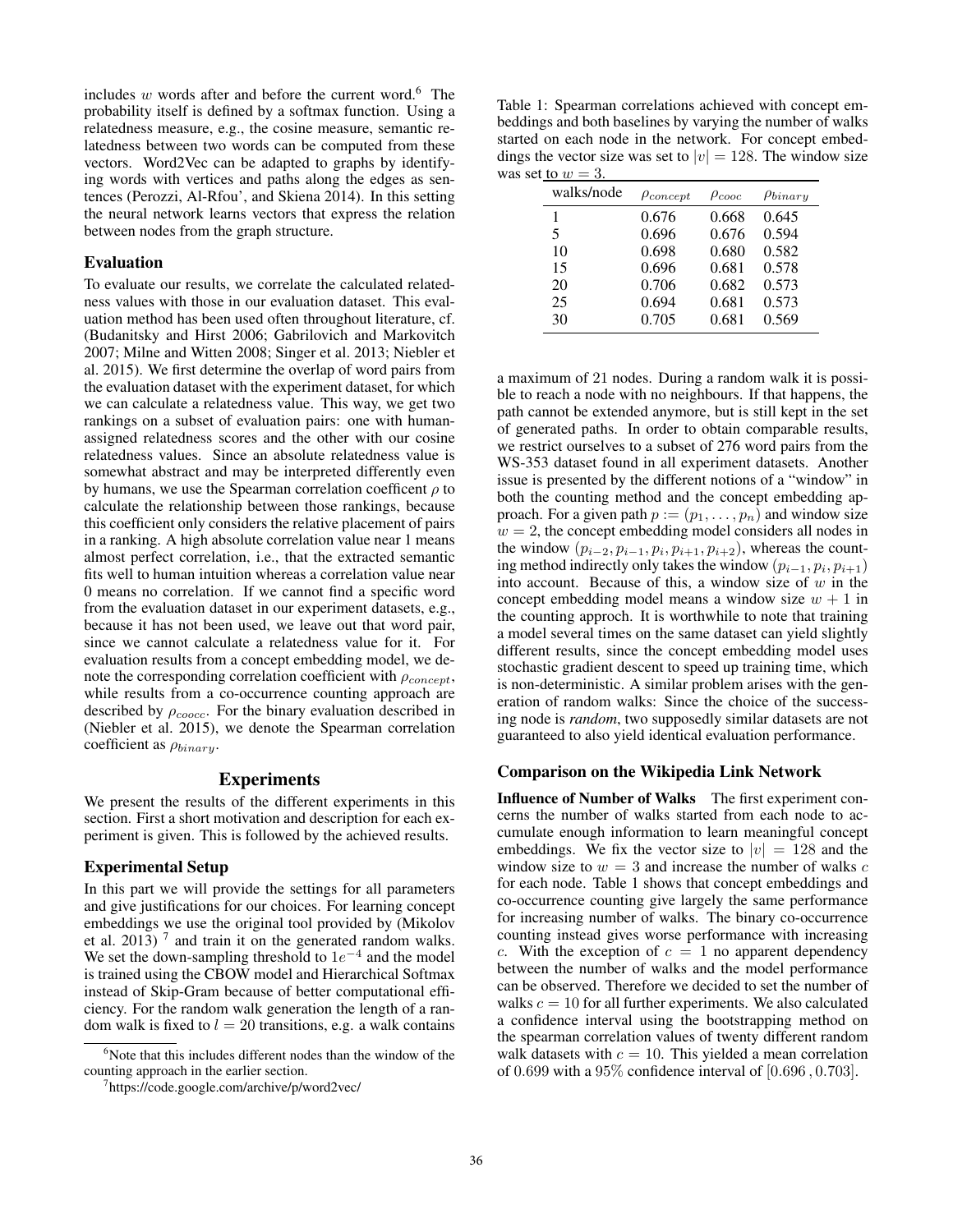Table 2: Spearman correlations for concept embeddings learned with increasing vector sizes on the full Wikipedia network. The window size was set to  $w = 3$ . As a comparison the co-ocurrence counting method with the same window size achieved a spearman correlation of  $\rho_{cooc} = 0.680$ .

| $ v $   8                                              | $\sim$ 16 | 32 <sup>7</sup> | 64 | 128 256 |  |
|--------------------------------------------------------|-----------|-----------------|----|---------|--|
| $\rho_{concept}$   0.602 0.647 0.699 0.701 0.698 0.684 |           |                 |    |         |  |

Table 3: Spearman correlations for concept embeddings and both baselines when varying the window size on the full Wikipedia network. For concept embeddings the vector size was set to  $|v| = 128$ .

| w                |       | 3     |       |       |
|------------------|-------|-------|-------|-------|
| $\rho_{concept}$ | 0.700 | 0.698 | 0.675 | 0.700 |
| $\rho_{cooc}$    | 0.664 | 0.680 | 0.658 | 0.638 |
| $\rho_{binary}$  | 0.725 | 0.582 | 0.511 | 0.467 |

Influence of Window and Vector Size Next we study the influence of vector size  $|v|$  on the results for concept embeddings. For this we set the window size  $w = 3$  and train models with different vector sizes *|v|* on random walks generated for the Wikipedia network. Table 2 shows that the spearman correlation increases with growing vector size and reaches a plateau that extends from  $vs = 32$  to  $vs = 128$ . This matches the results of similar experiments carried out in (Perozzi, Al-Rfou', and Skiena 2014). We analogously chose the vector size  $|v| = 128$  for all further experiments.

Both co-occurrence counting and concept embeddings depend on a windows size *w* that acts as a nodes context. To determine the optimal window size for a fair comparison of the approaches we performed an experiment that studied the impact of increasing window sizes on the outcome. For all approaches we computed models with different window sizes  $w \in \{1, 3, 5, 7\}$  and compared the spearman correlation results. The results in Table 3 show that the window size does not greatly impact performance of concept embeddings but that the co-occurrence counting approach performs worse with increasing window size. Furthermore the performance of concept embeddings is slightly better than co-occurrence counting when comparing the spearman correlations for  $w = 3$ . For  $w = 1$  the binary counting approach is able to outperform concept embeddings, but the performance quickly declines for larger window sizes. To facilitate a fair comparison between baselines and concept embeddings we set the window size to  $w = 3$  in our experiments.

# Effects of Network Reduction to Relevant Nodes

With this experiment we want to study how the network size affects the performance of the different approaches. There are many approaches to reducing a network in size but the most intuitive is to only keep the most relevant nodes of a network. To facilitate this we use the Wikipedia network and compute a ranking for all nodes using Pagerank with

Table 4: This table gives an overview of all link networks that we use to generate random walks. The weighted *Clickstream*  $\star$  and the unweighted *Clickstream uw* datasets have the same average outdegree, since for the outdegree of a vertex, the weight of an edge does not matter. \*: Please note that for the Clickstream dataset, the numbers give the actually performed transitions from multiple users, which count a single link multiple times.

| dataset         | V         | Е             | <i><b>Doutdeg</b></i> |
|-----------------|-----------|---------------|-----------------------|
| WikiLink-10%    | 480,150   | 71,026,160    | 147.92                |
| WikiLink-20%    | 960,300   | 153,751,696   | 160.11                |
| WikiLink-30%    | 1,440,450 | 199,933,460   | 138.80                |
| WikiLink-40%    | 1,920,599 | 231,956,454   | 120.77                |
| WikiLink-50%    | 2,400,747 | 255,128,647   | 106.27                |
| WikiLink-60%    | 2,880,883 | 271,895,395   | 94.38                 |
| WikiLink-70%    | 3.360.965 | 285,566,885   | 84.97                 |
| WikiLink-80%    | 3.841.059 | 297,133,727   | 77.36                 |
| WikiLink-90%    | 4,321,158 | 308,033,742   | 71.28                 |
| WikiLink-full   | 4,801,501 | 315,049,408   | 65.61                 |
| Clickstream     | 2,255,520 | 14,362,735    | 6.37                  |
| Clickstream $*$ | 2,255,520 | 1,083,707,336 | 480.47                |

20 iterations. The ranking is then used to create a series of pruned networks using only the top-*k* percent nodes and corresponding edges. Statistics about the obtained networks can be found in Table 4 and Table 5.

As before we perform a series of random walks on the different networks and evaluate the performance of the three models. Table 6 shows the spearman correlations for the different networks and approaches. The results show that the network reduction does not negatively affect the model performance for both concept embeddings and co-occurrence counting and that concept embeddings give the best performance. Indeed it seems that concept embeddings can exploit the reduction and perform slightly better, although a more extensive study would be necessary to validate this. The binary counting approach performs overall significantly worse but definitely profits from the network reduction.

#### Influence of Human Navigation

The Clickstream dataset consists of transitions between nodes and their weight, e.g. the number of times users have used a specific link between Wikipedia pages. Thus it captures which nodes and links were important to Wikipedia users and we showed in (Niebler et al. 2015) that semantic information can be extracted from the users preferences of certain links. However, the Clickstream dataset only contains transition counts accumulated over a whole month, and explicitly no user-specific navigation paths. To mimic human behavior and thus study more realistic navigation, we created a weighted network from these transition and the corresponding counts and performed both unbiased and biased random walks on this network. When performing biased random walks we selected the next node with a probability proportional to the edge's weight. Table 7 and Table 8 show the results for both unbiased and biased random walks.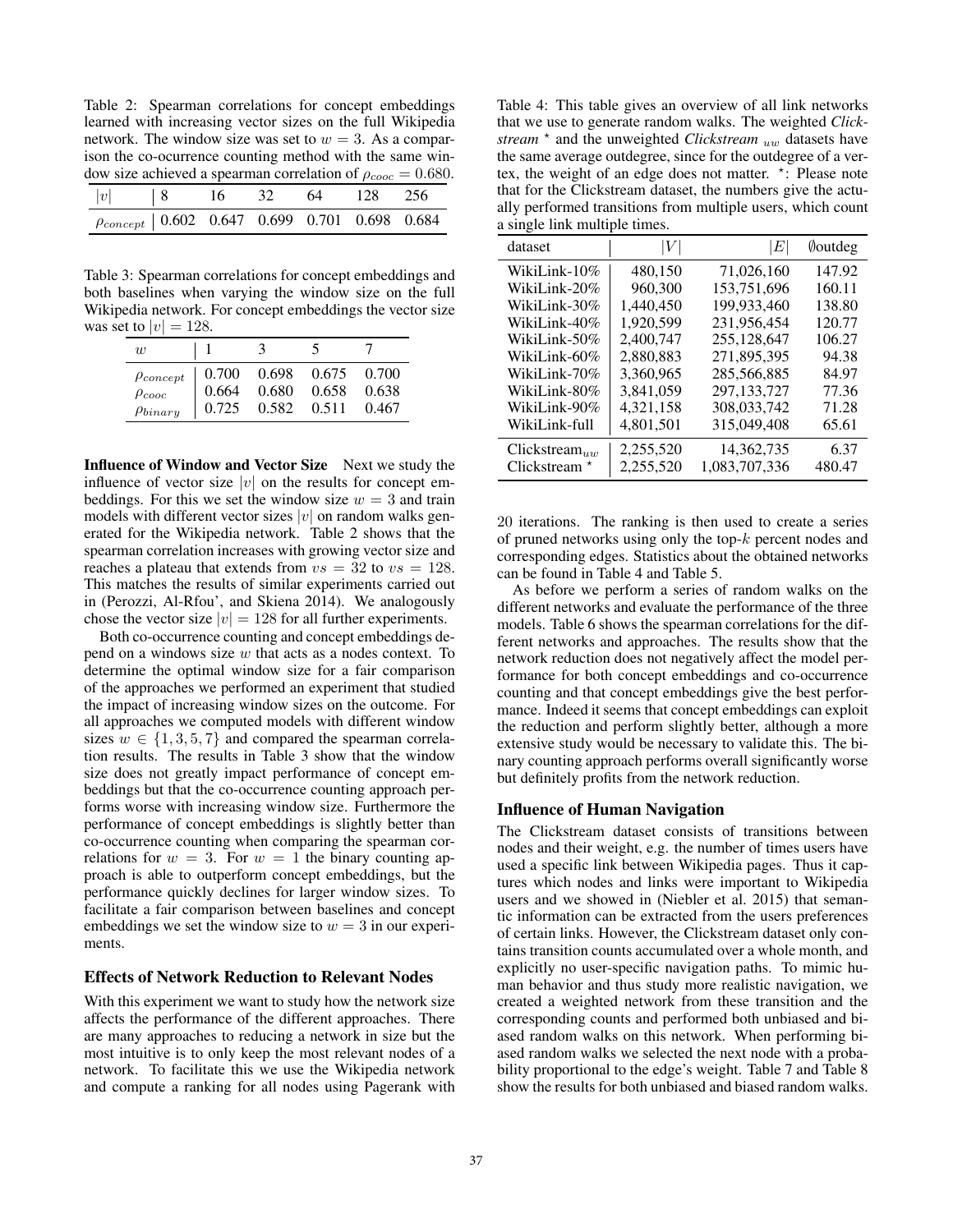Table 5: Basic statistics for all random walk datasets generated from Wikipedia link networks. An average path length of less than 21 means that some walks ended with a leaf node, before the max path length could be reached. In the case of Clickstream walks, the average path lengths are significantly shorter than those on the Wikipedia link network. This is due to the low average outdegree of the Clickstream link network, so many paths end with a leaf node, which has no outgoing links.

| dataset                                 | #paths     | $\emptyset$ len | <b>Opagefreq</b> |
|-----------------------------------------|------------|-----------------|------------------|
| Walks- $10\%$                           | 4.800.410  | 20.90           | 208.94           |
| Walks-20%                               | 9,601,410  | 20.92           | 209.15           |
| Walks-30%                               | 14,402,200 | 20.92           | 209.18           |
| Walks-40%                               | 19,202,710 | 20.92           | 209.17           |
| Walks-50%                               | 24,001,980 | 20.92           | 209.13           |
| Walks-60%                               | 28,800,120 | 20.91           | 209.08           |
| Walks-70%                               | 33,595,690 | 20.91           | 209.03           |
| Walks-80%                               | 38.389.140 | 20.91           | 208.98           |
| Walks-90%                               | 43,178,910 | 20.91           | 208.94           |
| Walks-full                              | 47,975,930 | 20.91           | 208.92           |
| $\mathrm{Walks}_{\mathit{Clickstream}}$ | 14,332,210 | 13.48           | 89.09            |
| $\mathrm{Walks}_{Clickstream_{uw}}$     | 14,332,210 | 11.31           | 73.64            |

We observe that in both cases, concept embeddings show really bad performance with a difference of at least 0*.*1 in the case of  $w = 3$ . In contrast to that, the counting methods can greatly improve their performance, especially on the biased random walks that take the transitions between pages into account.

#### **Discussion**

In this paper we set out to study the suitability of concept embeddings learned on the Wikipedia network structure for the task of measuring the semantic relationship of two words and to compare the results to state-of-the-art word co-occurrence counting approaches. Our experiments show mixed results for this specific task and in the case of learning a semantic representation from simulated user navigation data concept embeddings perform worse than the evaluated counting approaches.

Comparison on the Wikipedia Link Network If trained on random walks performed on the full Wikipedia network, concept embeddings are able to outperform both counting baselines for most parameter choices. Only for the smallest possible windows size  $w = 1$  the binary counting approach is able to outperform concept embeddings. A point in favor of concept embeddings is their robustness towards increasing window size which negatively affects the performance of the cooccurrence counting approaches. Overall concept embeddings seem to tolerate bad parameter choices better than counting approaches. One potential explanation might be that concept embeddings are better able to capture latent meanings induced by the context. It is noteworthy that the spearman values for the binary co-occurrence counting approach are slightly different compared to the values obtained

Table 6: Spearman correlations for networks pruned to the top *k*-percent nodes according to Pagerank. For concept embeddings we set  $w = 3$  and  $|v| = 128$ .

| $top(\%)$ | $\rho_{concept}$ | $\rho_{coocc}$ | $\rho_{binary}$ |
|-----------|------------------|----------------|-----------------|
| 10        | 0.711            | 0.669          | 0.627           |
| 20        | 0.719            | 0.676          | 0.626           |
| 30        | 0.700            | 0.674          | 0.619           |
| 40        | 0.716            | 0.681          | 0.610           |
| 50        | 0.716            | 0.677          | 0.605           |
| 60        | 0.706            | 0.678          | 0.594           |
| 70        | 0.709            | 0.681          | 0.595           |
| 80        | 0.699            | 0.677          | 0.588           |
| 90        | 0.709            | 0.682          | 0.587           |
| 100       | 0.698            | 0.680          | 0.582           |

Table 7: This table shows the spearman correlation for concept embeddings and both baselines on unbiased random walks based on the Clickstream data.

| $\overline{w}$   |       | 3     |       |       |
|------------------|-------|-------|-------|-------|
| $\rho_{coocc}$   | 0.721 | 0.729 | 0.719 | 0.697 |
| $\rho_{binary}$  | 0.740 | 0.733 | 0.701 | 0.675 |
| $\rho_{concept}$ | 0.576 | 0.628 | 0.624 | 0.624 |

in (Niebler et al. 2015). This might be due to different datasets being used. To verify this the effects of changes in network structure on the different approaches need to be studied.

Effects of Network Reduction to Relevant Nodes When reducing the network size by retaining only relevant nodes and their edges according to Pagerank we can see that concept embeddings perform slightly better with decreasing network size and overall give the best performance. The binary version of the co-occurrence counting scheme can profit from the reduction while the normal co-occurrence counting scheme is negatively affected. This might be because we gradually remove less relevant and therefore less connected nodes from the network as can be seen in Table 4. The binary counting approach then reduces the contribution of more relevant nodes and at the same time increases the contribution from less relevant nodes which may decrease performance for larger networks. This indicates that for concept embeddings only a limited part of the network around the relevant nodes contributes to their representation and that in fact the quality of the representations can increase when shrinking the network. It also significantly speeds up computation, since a lot less data needs to be processed to obtain high quality representations.

Influence of Human Navigation In our third experiment we used the Clickstream dataset that captures how often links were used in Wikipedia and thus denotes real user preferences in link selection. The intuition is that user behavior contains information that can be used to create better semantic representations. We find that this holds for both baselines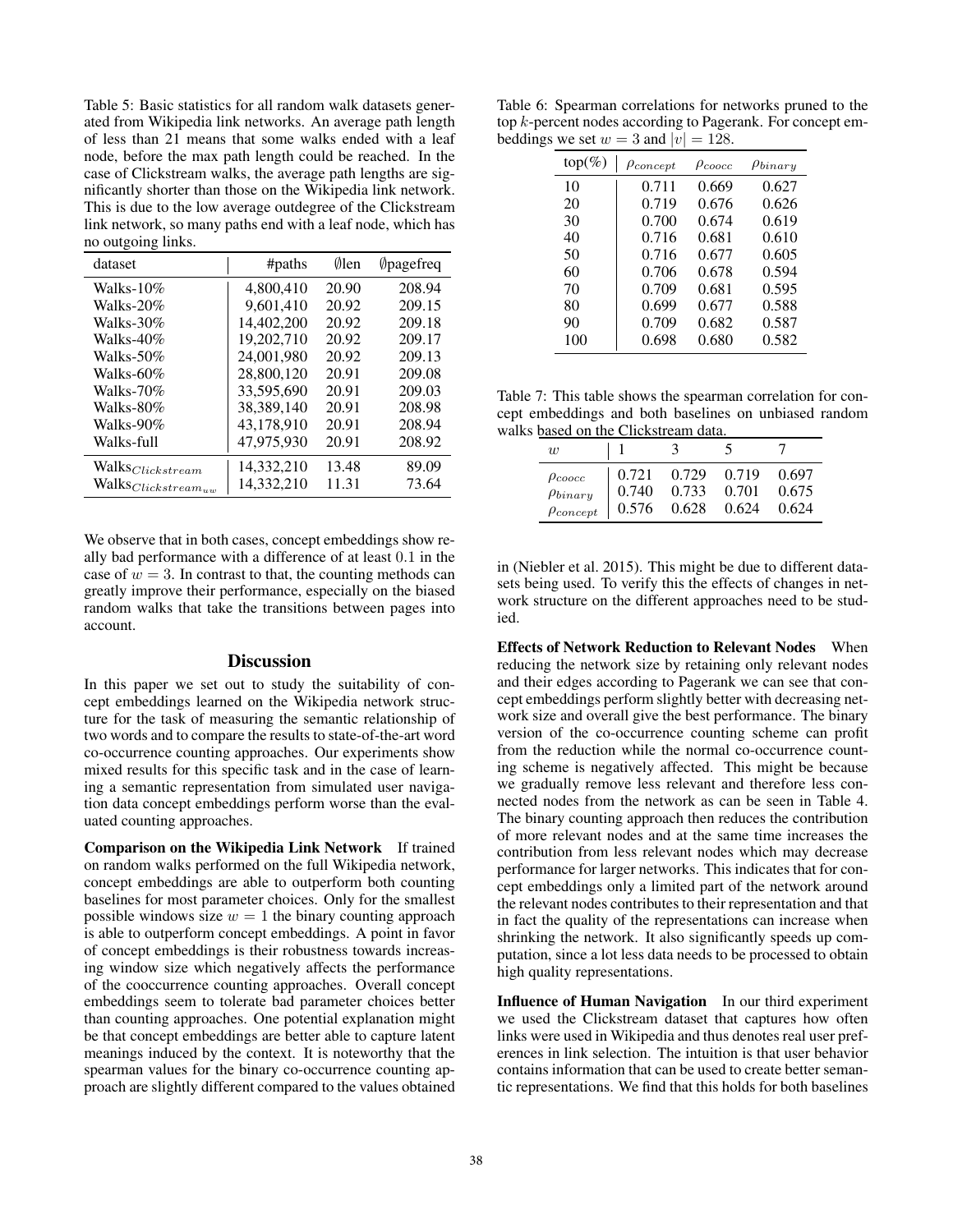Table 8: This table shows the spearman correlation for concept embeddings and both baselines on biased random walks based on the Clickstream data.

| $\boldsymbol{w}$ |       | ۰     |       |       |
|------------------|-------|-------|-------|-------|
| $\rho_{coocc}$   | 0.701 | 0.756 | 0.759 | 0.755 |
| $\rho_{binary}$  | 0.741 | 0.752 | 0.721 | 0.694 |
| $\rho_{concept}$ | 0.533 | 0.516 | 0.506 | 0.494 |

which give significantly better values compared to the results from the Wikipedia link networks. However concept embeddings perform worse on this kind of network compared to counting approaches as shown in Tables 7 and 8.

In (Niebler et al. 2015), we already showed that human navigation outperforms the static Wikipedia link network with a window size of  $w = 2$  (only transitions) regarding semantic evaluation performance. We now extended that comparison and show that this still holds for greater window sizes. Without a doubt, more context in the form of random walks improves the results substantially. Unfortunately, we don't know if this hypothesis still holds on real human navigation data on Wikipedia.

Somehow concept embeddings fail to capture the information conveyed by the users navigation patterns. A possible cause for this can be found in Table 4 and Table 5. The Tables show that nodes in the network derived from Clickstream data have a significantly lower average out-degree. Also the average path length of a sampled random walk is much lower than the paths samples from the Wikipedia link network, i.e., paths very often end with leaf nodes, i.e., the last node has no outgoing links and thus the path ends there despite not having reached maximum length. This means that individual nodes in the network are less tightly connected and might not capture as much context information as the original Wikipedia link network does. Finally the average page frequency for a random walk shows that nodes occur less often in the Clickstream induced random walks than in the WikiLink random walks, thus further limiting the amount of exploitable information for concept embeddings.

# Conclusion and Future Work

In this ongoing work, we compared different approaches to extract semantic relatedness from random walks on networks of Wikipedia articles. In that regard, we applied a method based on DeepWalk (Perozzi, Al-Rfou', and Skiena 2014) and the co-occurrence counting approach from (Niebler et al. 2015) on random walks generated from the Wikipedia link network, subsets of this network, a network of human navigation without any navigation weights and a weighted network of human navigation. We evaluated our results on a semantic relatedness dataset with human intuitions of relatedness. Our results show, that concept embeddings mostly outperform the co-occurrence counting approach except on random walks generated from human navigation data.

Future work includes comparison of the cosine similarity with Euclidean distance and an extension of our experiments

on other Wikipedia datasets, such as the Simple English or German Wikipedia. We plan to extend our current experimental setting and compare concept embeddings obtained using GloVe, LINE and DeepWalk and evaluate our findings on more datasets for better validation. We also want to find out the best possible combination of parameters, so we will investigate the effect of the length of random walks on semantic relatedness. As the random walks generated from Clickstream data seemed to yield really good results with the co-occurrence counting method, we also want to investigate if the same still holds when taking other human navigation data into account, e.g., from the WikiGame or even, if possible, from Wikipedia log data. Finally, a combination of both the Clickstream weights and the Wikipedia link network would probably yield very interesting results, because this could counter the possible negative effects which we talked about in the discussion when evaluating the concept embedding model on Clickstream random walks.

# Acknowledgements

This work was partially funded by the DFG German Science Fund research project "PoSTs II".

### References

Brin, S., and Page, L. 1998. The Anatomy of a Large-scale Hypertextual Web Search Engine. *Comput. Netw. ISDN Syst.* 30(1-7):107–117.

Budanitsky, A., and Hirst, G. 2006. Evaluating WordNetbased Measures of Lexical Semantic Relatedness. *Computational Linguists* 32(1):13–47.

Cattuto, C.; Benz, D.; Hotho, A.; and Stumme, G. 2008. Semantic Grounding of Tag Relatedness in Social Bookmarking Systems. In *Proc. of the 7th International Conference on The Semantic Web*, volume 5318, 615–631. Springer-Verlag.

Deerwester, S.; Dumais, S.; Furnas, G.; Landauer, T.; and Harshman, R. 1990. Indexing by Latent Semantic Analysis. *Journal of the American society for information science* 41(6):391–407.

Finkelstein, L.; Gabrilovich, E.; Matias, Y.; Rivlin, E.; Solan, Z.; Wolfman, G.; and Ruppin, E. 2001. Placing Search in Context: The concept revisited. In *Proc. of the 10th international conference on World Wide Web*. ACM.

Gabrilovich, E., and Markovitch, S. 2007. Computing Semantic Relatedness using Wikipedia-based Explicit Semantic Analysis. In *Proc. of the 20th IJCAI*, IJCAI'07, 1606– 1611. San Francisco, CA, USA: Morgan Kaufmann Publishers Inc.

Marco Baroni, Georgiana Dinu, G. K. 2014. Don't count, predict! A systematic comparison of context-counting vs. context-predicting semantic vectors. *52nd Annual Meeting of the Association for Computational Linguistics, ACL 2014 - Proc. of the Conference* 1:238–247.

Mikolov, T.; Sutskever, I.; Chen, K.; Corrado, G. S.; and Dean, J. 2013. Distributed Representations of Words and Phrases and their Compositionality. In Burges, C.; Bottou, L.; Welling, M.; Ghahramani, Z.; and Weinberger, K.,